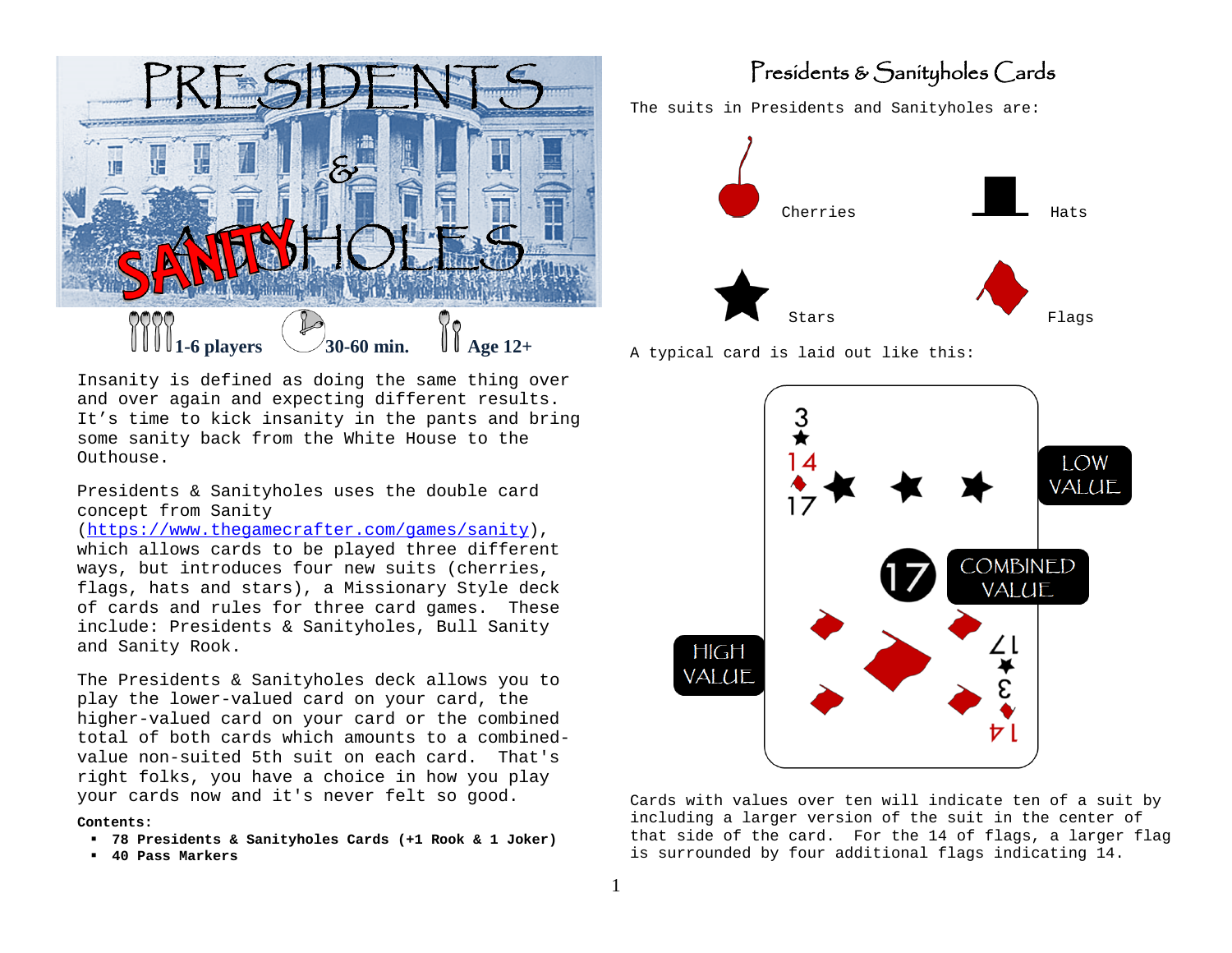### Presidents & Sanityholes Rules

**Game Summary:** Play cards or sets of cards on climbing tricks until the trick is cleared or everybody passes. The first player out of cards is President and each subsequent person out takes a lesser role (For a fourplayer game the ranks, in order, are President, Vice-President, Vice-Sanityhole, and Sanityhole). Future rounds retain the previous round's roles, and benefits are given to those who finished higher and penalties given to those who finished lower.

**Object:** Have the fewest Pass Markers when the game ends.

**Setup:** First Round: Set the black Pass Markers near the playing area and the Red Pass Markers off to the side for later. Each player draws a card; the person who draws the card with the highest combined value shuffles and deals all the cards, then leads first (tied players draw again until the tie is broken).

All Other Rounds: The President, the player who is out of cards first in the previous round, chooses the best chair at the table and leads the first hand; everybody else sits clockwise by rank around the playing area. The Sanityhole deals the cards clockwise, starting with the President, until all cards are dealt out.

#### **Gameplay:**

**1. (Skip Step 1 for First Round.** The President give**s**  the Sanityhole two cards, two Pass Markers or a card and Pass Marker. The Sanityhole passes their highest combined value card to the President for each card the President hands them (**I**n the event of multiple cards having the same high value pass the card with the highest single card from those that are tied). The Vice President gives the Vice Sanityhole one card or one Pass Marker. If the Vice President gives a card to the Vice Sanityhole, the Vice Sanityhole must give the Vice President their card with the highest combined value. (**I**n the event of multiple cards having the same high value pass the card with the highest single card from those that are tied).

- **2.** The player designated to lead the first hand may play any card or multiple of cards with the same value.
- **3.** Each player, in turn order, may:
	- o Play a card or set of cards of the same quantity as the current play but with an equal or higher value, or a larger quantity set of cards than the current play. If you play the same card (or set of cards) as the previous player, skip the next player's turn, otherwise the next player clockwise now gets a chance to play.
	- o Pass and play nothing and then take a Pass Marker (if your pass means that everybody has passed then lead to start a new trick), or
	- o Play a single 2 to clear the trick from play, then lead to start a new trick (a player may not play a single 2 as their final card).
- 4. Play continues for a round until all but one player is out of cards.
- 5. Players take on roles for the next round as they go out in descending order from President through Sanityhole.

**Game End:** After all the black Pass Markers have been taken, move the red Pass Markers near the playing area. The game will end at the end of this round or play. If anybody passes, they will now take red Pass Markers. Red and black Pass Markers score the same for end game scoring. If you run out of red Pass Markers, find a substitute marker to keep track as the stock should be unlimited.

**Winning:** Once the final round ends, the player with the fewest Pass Markers wins. In the case of a tie, the higher ranking player going into the next round is the winner.

**Variable Number of Players:** This game can be played with more or less than four. Add or subtract roles to/from the middle. If odd number of players is playing, mid-player passes nothing. Each other player passes a number of cards/Pass Markers based on the number of positions they are removed from the mid-player.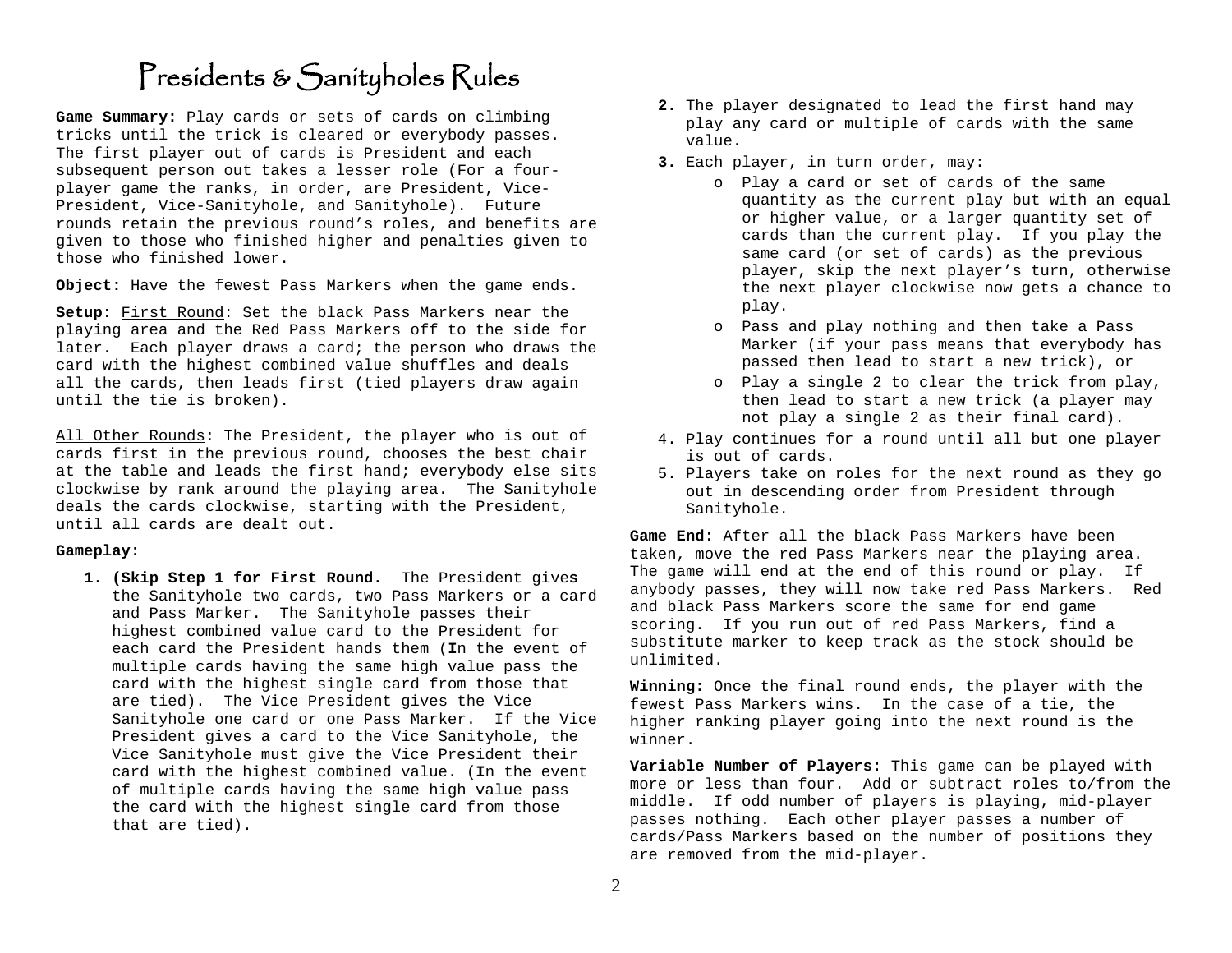# Bull Sanity Rules

**Game Summary:** Bluff your way to an empty hand of cards. Be the first out to win.

**Object:** Be the first player out of cards.

**Setup:** Each player draws a card; the person who draws the card with the highest combined value shuffles and deals out all the cards, the player to their left leads first (tied players draw again until the tie is broken).

#### **Game play:**

- 1. The lead player is required to play 2's to start, but may play any cards face down as they would like and then state the number of cards and the number they are supposed to be playing.
- 2. Players may challenge that the player played what they said by calling "Bull Sanity" and looking at the last set of cards played. If the set is what was declared, then the challenging player takes those cards into their hand. If the set is not what was declared, then the player being challenged take the set into their hand. Nobody is required to challenge a card or set of cards played.
- 3. The next player clockwise now plays 3's, following the same precedures in steps 1 and 2.
- 4. Each player continues playing a value one higher than the previous player until the turn after the player needs to play 14's. The player following the one required to play 14's can now either go back to 2's or may try to play unsuited 15's. Until a player chooses to go back to 2's, the player following can push the value higher.

**Game End:** The game ends when somebody is out of cards. Players can alternatively choose to play until one person has cards left.

**Winning:** The first player out of cards wins. If playing until only one person has cards left, ranking are based on order of being out of cards.

# Sanity Rook Rules

**Game Summary:** This is a 4 player game.Teams of two sitting across from each other try to make bids. Four values of cards are worth points: 5's (5 points), 10's (10 points), 14's (10 points) and the Rook (20 points). If a team makes their bid, they gain the points they bid, but if they fail, the other team collects points for each point they take and the team that won the bid loses the points they bid instead.

**Object:** Be the first team to reach 600 points. **Setup:** Remove the  $2\bullet 3\bullet$ ,  $3\blacksquare 4\bigstar$ ,  $4\bullet 5\bigstar$ ,  $2\bullet 8\bullet$ ,  $4\blacksquare 6\bullet$ . 3 $\bullet$  9 $\bullet$  , 4 $\bullet$ 8 $\star$  , 5 $\blacksquare$  7 $\star$  , 3 $\star$ 10 $\blacksquare$  , 6 $\bullet$ 7 $\blacksquare$  , 2 $\blacksquare$  13 $\bullet$  ,  $5 \cdot 10 \star$ ,  $6 \star 9$ ,  $2 \star 146$ ,  $6 = 11 \cdot 7611$ ,  $5614 \star$ ,  $8411\star$ ,  $7413\pm$ ,  $8\pm 12\star$ ,  $9\star 11\bullet$ ,  $9\bullet 12\pm$ ,  $10\bullet 12\bullet$ ,  $10 \cdot 14 \cdot 12 \cdot 13 \cdot 13$  and the  $13 \cdot 14 \cdot 14 \cdot 15$  from the deck. Add in the Rook.

**The Deal:** Each player draws a card; the person who draws the card with the highest combined value shuffles and is the first dealer(tied players draw again until the tie is broken).

The dealer deals out a card to each player starting with the player to their left and continuing clockwise and then deals one to the center. Continue doing this until there are five cards in the middle of the table which will make up The Nest, then deal the remainder of the cards to the players only.

**Bidding:** After dealing, players bid in increments of 5 for the right to name the trump suit. The player to the left of the dealer bids first and bids continue clockwise. The minimum bid is 140 points and the maximum is 240 total points. Players bid however many points they think they can take with their hand, with the help of their partner. If a player chooses not to bid they may pass, but are now not allowed to bid again this hand. Bidding continues until nobody is able to outbid the current high bid.

**The Nest:** The winning bidder now gets to take the five cards from the center of the table into their hand and choose from those cards and the ones in their hand five cards to put back on the table. The Nest is won along with all the cards in the final trick.